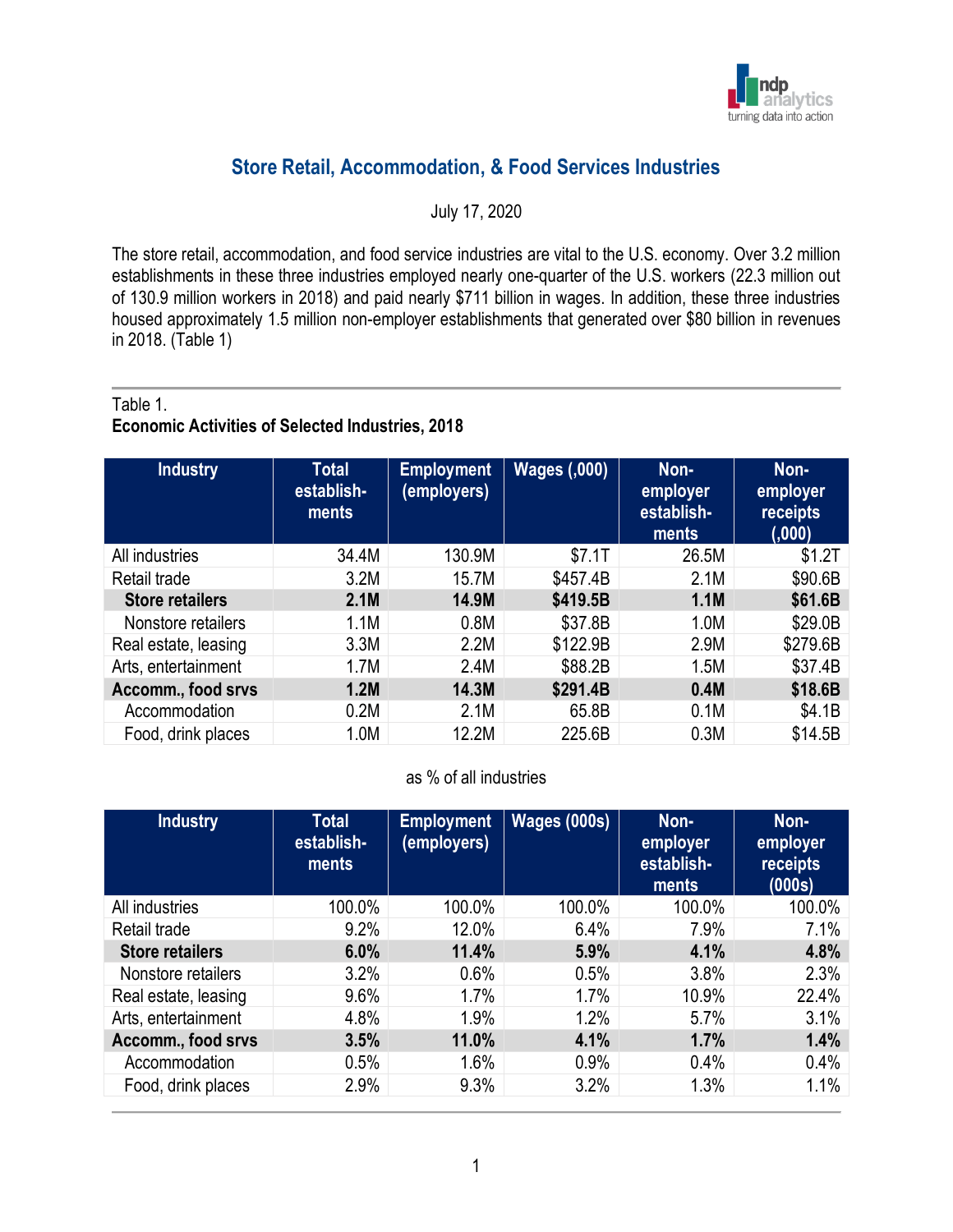

# **Sub-industries of Store Retailers**

Two million store retailers, employing nearly 15 million workers, are categorized into 24 sub-industries. Grocery stores and general merchandise stores are two sub-industries with most workers, 2.8 million and 2.2 million workers, respectively. (Table 2)

#### Table 2.

## **Economic Activities of Sub-Industries of Store Retailers, 2018**

| <b>Industry</b>                                       | <b>Total</b><br>establish-<br>ments | <b>Employment</b><br>(employers) | <b>Wages</b><br>(000s) | Non-<br>employer<br>establish-<br>ments | Non-<br>employer<br>receipts<br>(000s) |
|-------------------------------------------------------|-------------------------------------|----------------------------------|------------------------|-----------------------------------------|----------------------------------------|
| All store retailers                                   | 2,070,027                           | 14,904,178                       | 419,540,118            | 1,097,827                               | 61,911,087                             |
| Automobile dealers                                    | 154,399                             | 1,334,417                        | 71,025,637             | 107,528                                 | 13,650,097                             |
| Other motor vehicle dealers                           | 33,470                              | 151,951                          | 6,960,713              | 19,750                                  | 1,801,701                              |
| Auto parts, accessor, tire stores                     | 97,088                              | 525,004                          | 16,533,203             | 39,292                                  | 2,633,905                              |
| Furniture stores                                      | 37,554                              | 209,076                          | 8,176,457              | 14,388                                  | 959,742                                |
| Home furnishings stores                               | 50,661                              | 260,393                          | 6,957,753              | 23,982                                  | 1,537,037                              |
| Electronics, appliance stores                         | 50,825                              | 308,132                          | 9,818,160              | 23,325                                  | 1,352,950                              |
| <b>Building material dealers</b>                      | 80,052                              | 1,204,628                        | 37,012,099             | 22,976                                  | 1,817,534                              |
| Lawn, garden equip stores                             | 28,969                              | 156,459                          | 4,969,911              | 11,454                                  | 556,459                                |
| Grocery stores                                        | 130,538                             | 2,751,700                        | 66,565,911             | 37,000                                  | 3,147,052                              |
| Specialty food stores                                 | 72,142                              | 160,491                          | 3,441,731              | 49,967                                  | 2,712,864                              |
| Beer, wine, and liquor stores                         | 44,476                              | 175,167                          | 3,966,103              | 9,900                                   | 1,451,316                              |
| Health and personal care stores                       | 263,367                             | 1,038,123                        | 36,260,498             | 169,899                                 | 4,491,513                              |
| Gasoline stations                                     | 120,139                             | 974,156                          | 20,042,622             | 7,477                                   | 1,041,751                              |
| Clothing stores                                       | 227,219                             | 1,342,702                        | 24,572,994             | 133,026                                 | 4,751,440                              |
| Shoe stores                                           | 28,314                              | 239,501                          | 4,052,897              | 4,954                                   | 292,866                                |
| Jewelry, luggage, leather stores                      | 63,792                              | 120,070                          | 4,397,582              | 41,750                                  | 1,652,176                              |
| Sporting, musical instrument                          | 100,810                             | 456,296                          | 8,901,851              | 63,965                                  | 2,952,226                              |
| Bookstores and news dealers                           | 19,736                              | 70,113                           | 1,254,197              | 12,645                                  | 449,070                                |
| Department stores                                     |                                     | 456,031                          | 9,160,507              |                                         |                                        |
| General merchandise,<br>warehouse clubs, supercenters |                                     | 2,209,406                        | 57,541,081             |                                         |                                        |
| Florists                                              | 36,411                              | 55,660                           | 1,099,605              | 24,050                                  | 1,004,024                              |
| Office supplies, stationery, gift                     | 71,465                              | 205,955                          | 4,345,680              | 45,198                                  | 1,754,204                              |
| Used merchandise stores                               | 82,612                              | 203,138                          | 3,965,924              | 62,943                                  | 1,862,232                              |
| Other misc store retailers                            | 188,871                             | 295,609                          | 8,517,002              | 139,013                                 | 8,492,535                              |

# **Sub-industries of Accommodation and Food Services**

More than 14 million people were working in accommodation and food services sub-industries in 2018. Traveler accommodation employed nearly 2.1 million workers and paid nearly \$64 billion in wages. In addition, other 81,000 non-employer traveler accommodation generated over \$3.5 billion in revenues in 2018.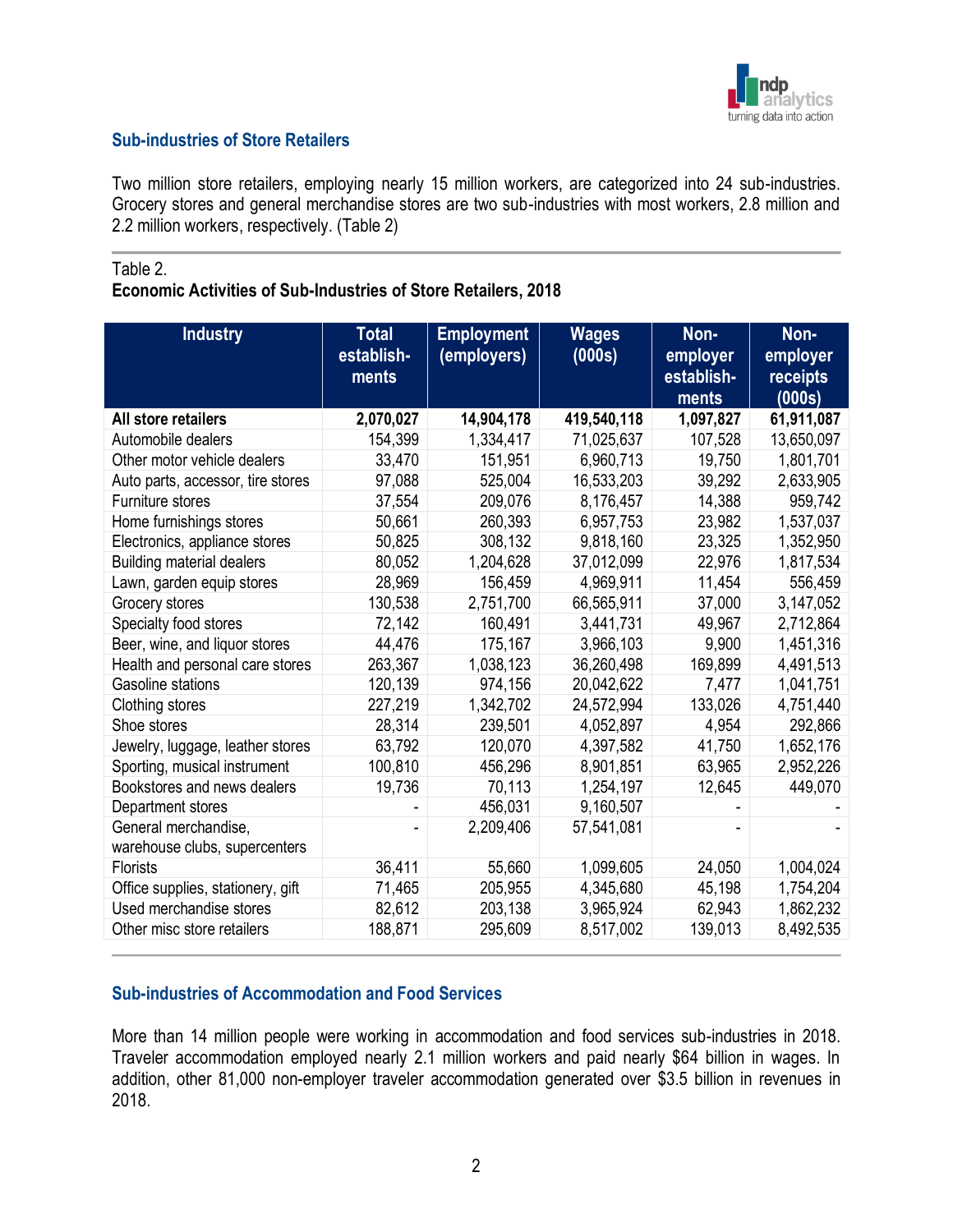

Over 1 million food and drink establishments employed over 12.2 million workers and paid nearly \$226 billion in wages. In addition, nearly 350,000 non-employer food and drink services generated more than \$14 billion in revenues in 2018. (Table 3)

#### Table 3.

# **Economic Activities of Sub-Industries of Accommodation and Food Services, 2018**

| <b>Industry</b>                                          | <b>Total</b><br>establish-<br>ments <sup>'</sup> | <b>Employment</b><br>(employers) | <b>Wages</b><br>(000s) | Non-<br>employer<br>establish-<br>ments | Non-<br>employer<br>receipts<br>(000s) |
|----------------------------------------------------------|--------------------------------------------------|----------------------------------|------------------------|-----------------------------------------|----------------------------------------|
| Accommodation                                            | 181,231                                          | 2,121,365                        | 65,751,507             | 112,181                                 | 4,554,057                              |
| <b>Traveler Accommodation</b>                            | 140,414                                          | 2,063,537                        | 63,801,533             | 80,917                                  | 3,515,016                              |
| <b>RV Parks</b>                                          | 14,867                                           | 48,154                           | 1,690,689              | 7,218                                   | 471,306                                |
| Rooming, Boarding Houses,<br>Dormitories, Workers' Camps | 25,950                                           | 9,674                            | 259,285                | 24,046                                  | 567,735                                |
| <b>Food Srv, Drinking Places</b>                         | 1,011,811                                        | 12,223,775                       | 225,610,173            | 347,727                                 | 14,190,098                             |
| <b>Special Food Services</b>                             | 265,711                                          | 823,570                          | 19,741,036             | 220,978                                 | 5,952,456                              |
| <b>Drinking Places</b>                                   | 65,374                                           | 371,773                          | 6,920,522              | 25,274                                  | 1,592,182                              |
| <b>Restaurants and Other Eating</b>                      | 680,726                                          | 11,028,432                       | 198,948,615            | 101,475                                 | 6,645,460                              |

In 2018, over 5.5 million people worked at nearly 115,000 malls and open-air centers. Regional and super regional malls employed nearly 652,000 people while open-air centers employed nearly 4.9 million people. (Table 4)

#### Table 4.

# **Establishments and Employment at Malls and Open-Air Centers, 2018**

|                               | <b>Establishments</b> | <b>Gross Leasable</b><br><b>Area</b><br>(million sf) | <b>Employment</b> |
|-------------------------------|-----------------------|------------------------------------------------------|-------------------|
| <b>Total Shopping Centers</b> | 114,740               | 7,538                                                | 5,509,579         |
| <b>Malls</b>                  | 1,166                 | 1,070                                                | 651,630           |
| Regional                      | 572                   | 336                                                  | 204,862           |
| Super regional                | 594                   | 734                                                  | 446,768           |
| Open-Air Centers              | 113,515               | 6,457                                                | 4,857,949         |
| Strip/Convenience             | 68,846                | 929                                                  | 698,512           |
| Neighborhood                  | 31,545                | 2,291                                                | 1,723,625         |
| Community                     | 9,687                 | 1,908                                                | 1,435,165         |
| Lifestyle                     | 572                   | 195                                                  | 146,384           |
| Power center                  | 2,320                 | 1,017                                                | 765,437           |
| Theme/Festival                | 143                   | 22                                                   | 16,412            |
| Outlet/Value center           | 402                   | 96                                                   | 72,416            |